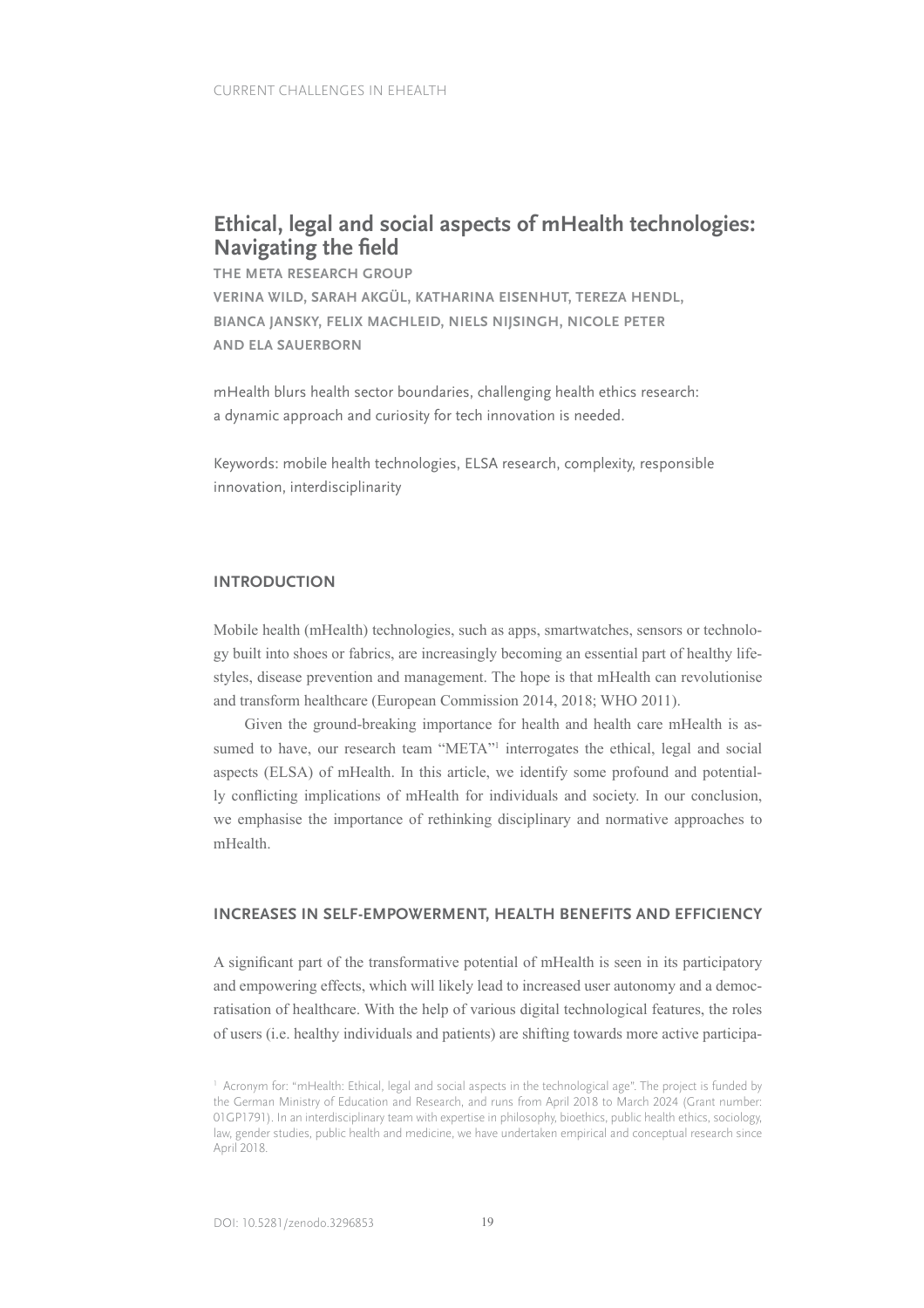tion in the maintenance and improvement of their own health, and away from oversight by health professionals or the healthcare system (Swan 2012). mHealth thus challenges conventional hierarchies in healthcare (Kingod 2018); patients are no longer "passive recipients of care" (Lewis & Leibrand 2016); they become "digitally engaged" (Lupton 2013d). Health-related knowledge is no longer concentrated within the boundaries of medical facilities or in the hands of medical experts. In this narrative, mHealth users are empowered to be in charge of their health and to personally improve it.

The hope is that mHealth can positively infuence disease management, prevention and health promotion, as well as access to health care (Kreps & Neuhauser 2010, Ospina-Pinillos et al., 2018). There are demonstrable benefts of its use for example in areas of surveillance and mapping of malaria infection patterns (Brownstein 2009, Fornace 2018), prenatal care for asylum seekers (Borsari et al., 2018) or in relation to physical activity after prostatectomy (Agarwal et al. 2018). Some studies indicate that those who digitally track their own health are more likely to improve their health awareness and behaviour (Figueiredo et al. 2017). For example, one study has identifed a positive short-term effect on smoking cessation (Uthman et al. 2019) and studies have shown that the use of mHealth increases individuals' health awareness, e.g. with respect to chronic diseases (Griauzde et al. 2019).

It has been argued that helpful factors in mHealth-facilitated behavioural changes include immediate graphical representations of body data, the ability to share information and the feeling of being part of a social network of users with similar experiences (Rönkkö 2018). Hopes for reducing harmful hierarchies and exclusionary processes have been associated with the use of the internet (Tierney et al. 2018), to which mHealth is connected. Furthermore, situationally relevant data available at all times have been found to help users and healthcare professionals to obtain a more detailed understanding of health and illness, enabling better-informed health decisions (Steinhubl et al. 2015).

Advocates of mHealth promote these technologies as the most promising drivers of solutions to pressing organisational and fnancial challenges in the healthcare sector (PwC 2013; Swan 2012). In their view, these technologies will facilitate increased effectiveness in implementing healthcare and prevention initiatives, a promotion of healthy lifestyles, improvements in international communication by health professionals, reductions in health inequalities and a personalisation of healthcare.

## **CHALLENGES: DATA, POWER, HEALTH AND JUSTICE**

Despite these promising effects, there are signifcant challenges connected to mHealth. On a systemic level the "datafcation of everything" (Mayer-Schönberger & Cukier 2013) is a signifcant and challenging issue. Some argue that the seemingly complete descrip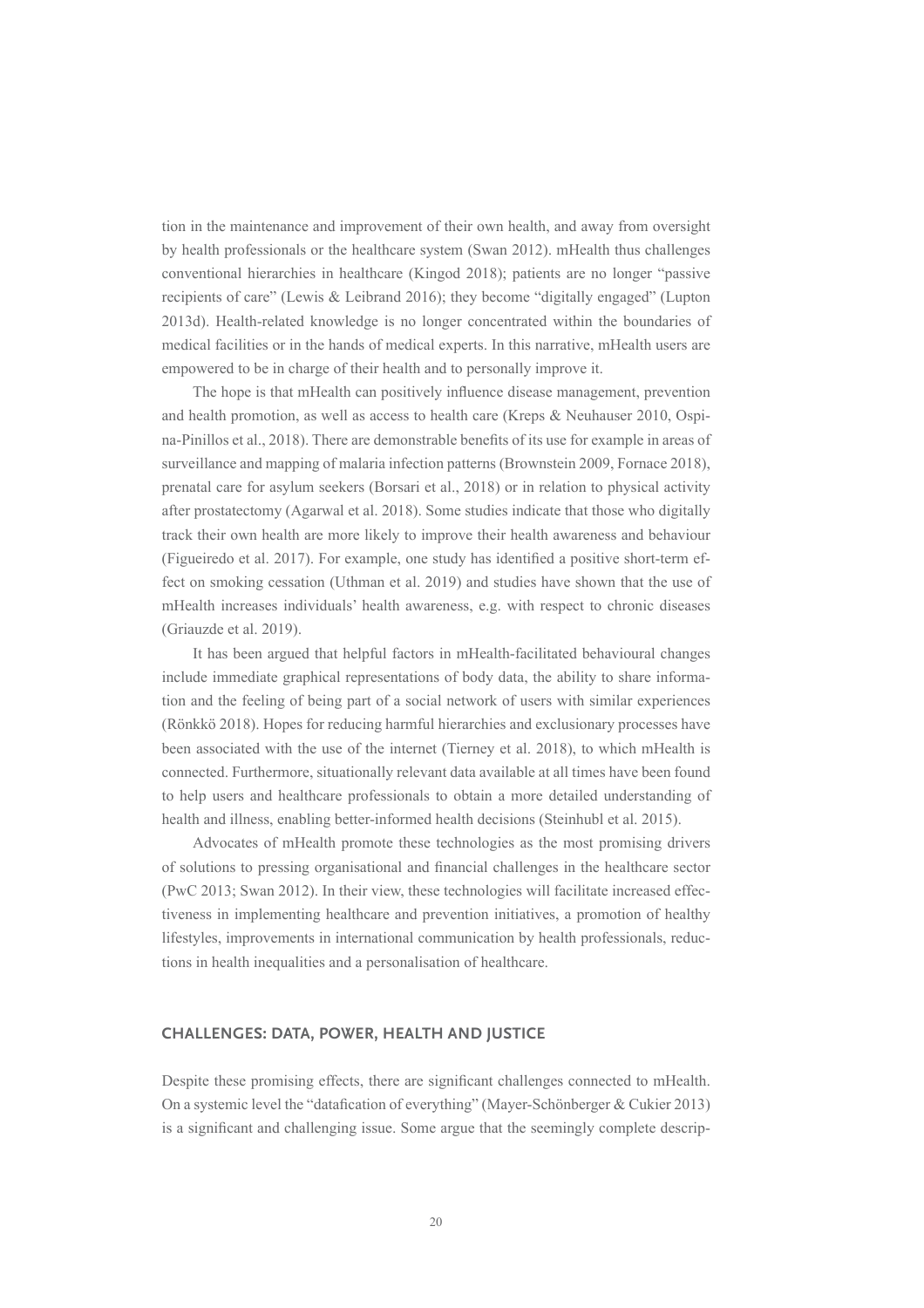tion of the reality given by peta- and exabytes of data is, in fact, never neutral but always a selective capture of reality only (Chang et al. 2014; Kitchin 2014). Scholars point out that digital technologies create an illusion of a comprehensive representation of reality, signifying a possible paradigm shift in knowledge and knowledge production (Chang et al. 2014; Kitchin 2014). Moreover, the selective representation of "reality" is shaped by normative assumptions about healthy lifestyles and social roles, which are fundamentally impacted by categories of power, such as gender, race or class (Hendl et al. 2019).

Just like data, algorithms are also never neutral, but carry with them certain dominant norms, values or concepts. The training data used to feed algorithms and the past data and defnitions of success utilised by them can all be skewed by selective bias in data as well as by developers' personal values or prejudices (O'Neil 2016; AI NOW 2018). A resulting algorithmic bias can lead to misrepresentations of reality and have a negative impact on already structurally marginalised and disadvantaged groups (O'Neil 2016; Eubanks 2018; AI NOW 2018).

Further, data collection and control can bring about problematic power imbalances and increasingly asymmetric relationships between those who provide data and those who process and use it in large quantities (Ruckenstein & Schüll 2017; boyd & Crawford 2012, Lupton 2015b, Fangerau et al. 2016, Sharon 2016). For example, some point out that users of digital technologies do unpaid and invisible digital work (Ruckenstein & Schüll 2017), of which they might not be aware. By performing this work, users increasingly lose control over the data they create (Ruckenstein & Schüll 2017). Companies can monetise users' data, which is highly valued in the "healthcare market", which includes insurance companies (Nissenbaum & Patterson 2016: 98) along with other sectors such as marketing. Questions then arise as to how informed consent can be achieved or whether it is even possible to speak of informed consent when it is unclear how personal data will be processed, monetised or otherwise used (Fangerau et al. 2016).

Cyber-bullying or cyber-attacks (harmful hacking of devices) or data thievery are seen as additional risks (Belleken et al. 2016; Kotz 2011). Hacking and data misuse create new vulnerabilities within whole (sub)populations (Barnett et al., 2013). Malware and the intentional or unintentional manipulation of medical devices are also concerning and can cause e.g. unauthorised changes in the dosing of drugs (Khera 2017).

The increase in the self-tracking and "quantifed self" movements are also being discussed critically. Such readings emphasise that potentially unrealistic body and health norms are being created, which can result in higher social pressures, disempowerment, exclusion or decreasing solidarity (Lupton 2014b; Sharon 2016, 2017). If mHealth generates constant surveillance, areas of human lives, such as nutrition, sexuality and (un-)healthy behaviour, can become associated with feelings of bad conscience, guilt and shame (Lupton 2015a). Kreitmair et al. (2017) argue that constant information updates can hinder productivity and have an addictive potential. Self-optimisation through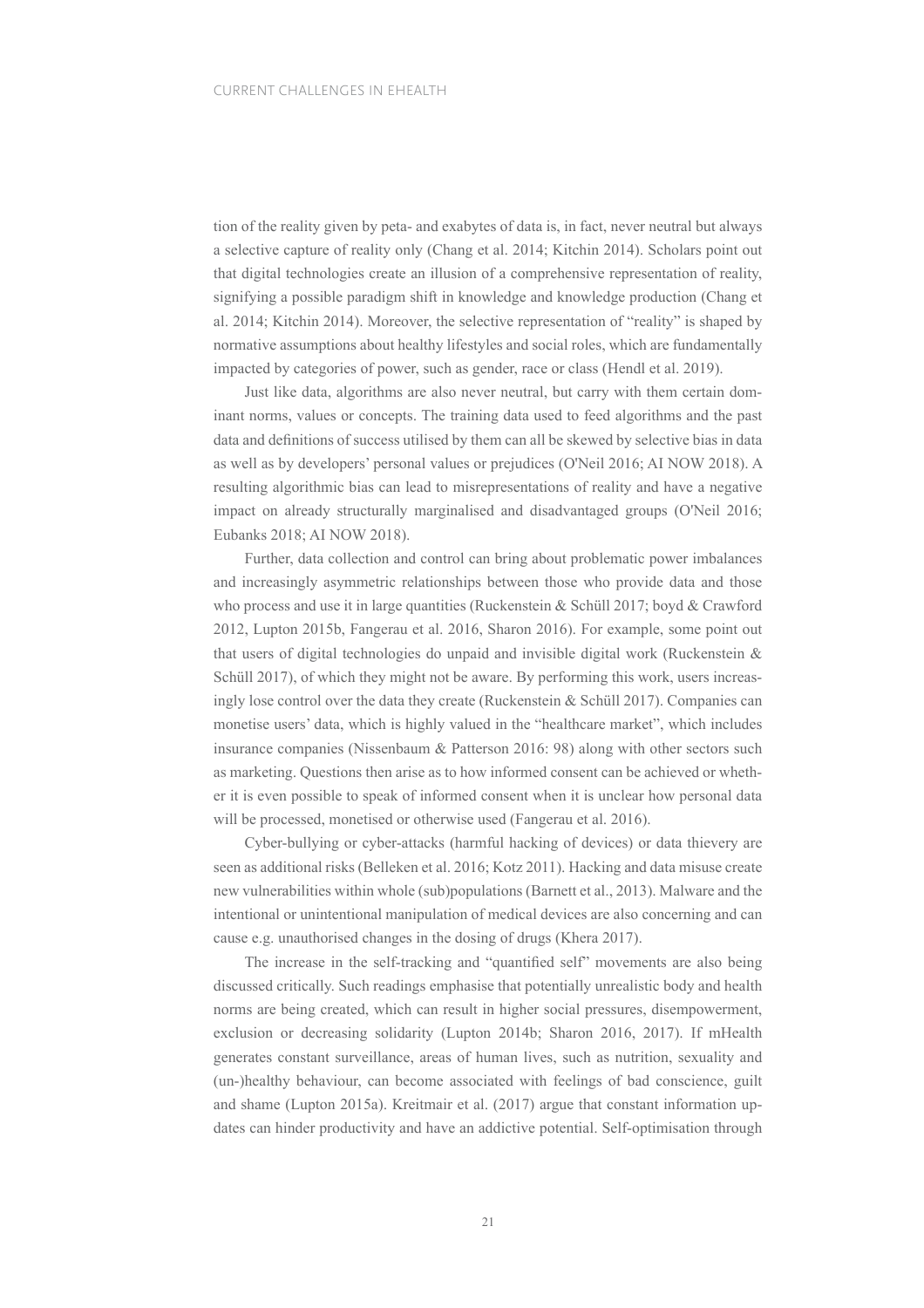mHealth technologies could potentially cause depression in users, doing more harm than good (Fangerau et al. 2016; Hussain et al. 2017).

Technical diffculties can also jeopardise the necessary medical accuracy and reliability of mHealth data, for example, when instructions are not displayed correctly on a digital device by the patient or physician (Kreitmair et al. 2017). If mHealth applications misread body functions, such as heart rate, and give erroneous instructions, large groups of users may be misinformed (Coppetti et al. 2017) or distorted epidemiological records may arise.

Some individuals or population subgroups can also face inequalities in access to and use of mHealth. These can include individuals who have not been advised regarding the use of mHealth, who do not have a smartphone or access to internet or other relevant mHealth technology, do not know how to use mHealth technology, do not want to use it or do not use it for reasons of cost or battery capacity (Firth et al 2016, Malvey & Slovensky 2017). Others can be left behind or neglected by mHealth technologies that are not designed for diverse populations (AI NOW 2018).

Other considerations of justice are rarely discussed in the scholarly literature but they are highly relevant in our view. These include the tensions between social determinants of health (Marmot & Wilkinson 2006) and the resulting social gradient on the one hand and the emphasis on self-responsibility for health and healthy behaviour on the other (Voigt 2013; Wikler 2002). As discussed above, mHealth strongly encourages a shift towards self-responsibility for health, which is also supported by and even driven by economic interests, e.g. in the private IT and marketing sectors. Health insurance funds and private companies are increasingly using digital technologies to reward successful behavioural change or personal responsibility (AOK 2018; Barlyn 2018; Barmer, 2018). However, not everyone has the same living and working conditions that would enable them to make free, informed and well-balanced decisions in relation to their health (Voigt 2010). The shift towards self-responsibility could therefore lead to problematic fnger pointing, especially towards the socially disadvantaged, and have serious implications for social values such as solidarity and social justice in health (Lupton 2016a).

## **ADVANCING MHEALTH WHILE UPHOLDING VALUES?**

We have only briefy looked at a few aspects of mHealth here, but hope to have provided a glimpse into how profound the implications are for individuals and societies at large. mHealth technology is a tool that not only operates in the realm of health and well-being but that can also infuence socio-politically relevant factors, such as knowledge production and social epistemology, and even democratic structures, economic interests and power patterns.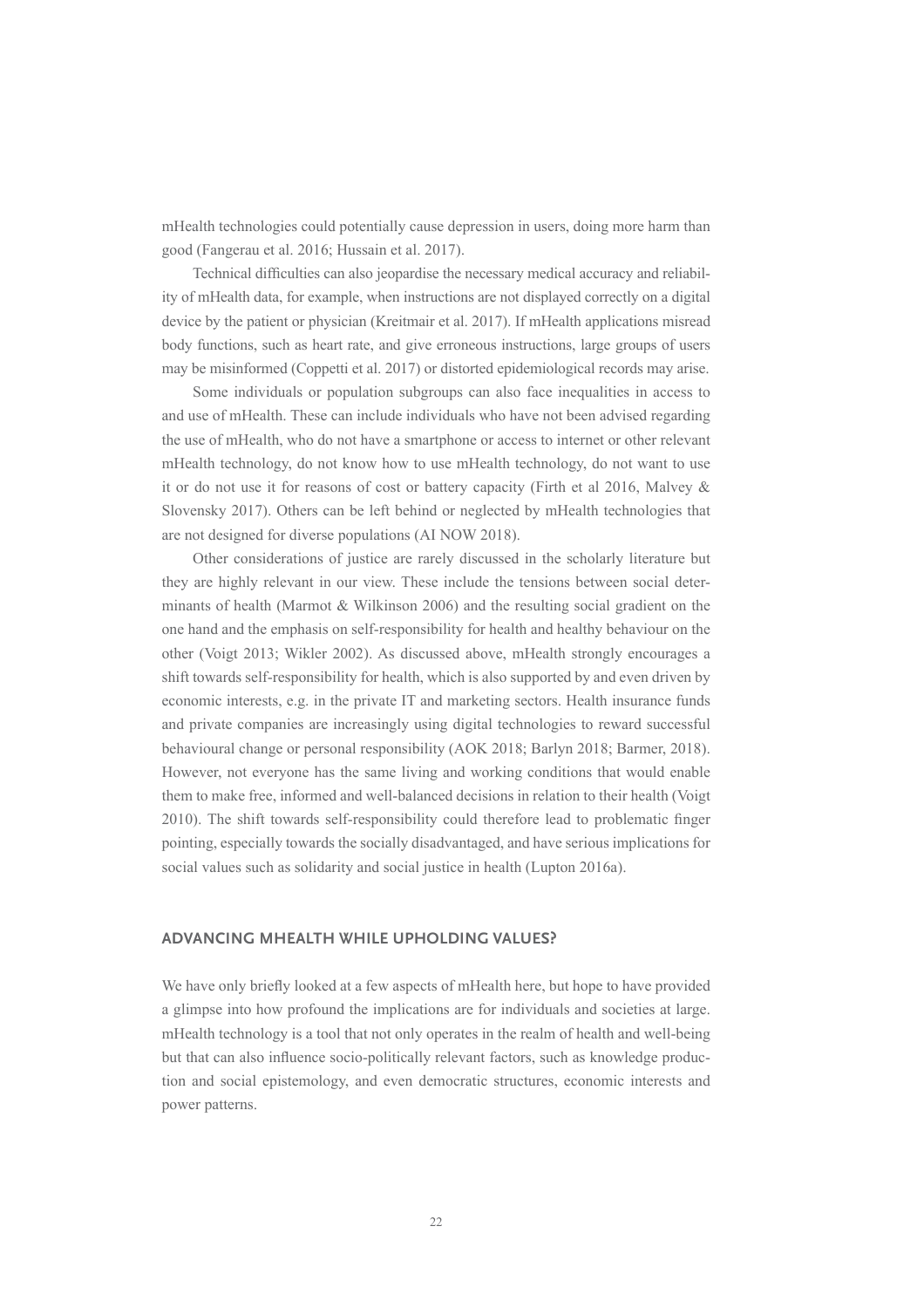One area that has not been covered so far in this chapter pertains to the global implications of mHealth. Expectations are high that mHealth will be a crucial tool in reaching once diffcult-to-reach populations, especially in remote communities in lowand middle-income countries (WHO 2011). It remains to be seen whether and how global health equity can be achieved through technology and which new ethical, legal and social implications will need to be discussed. For instance, can and should concepts of informed consent and data protection information be implemented and used universally? What are the implications of globally interacting IT companies and globally forming new patient collectives being connected through social media independent of national borders?

Altogether, unprecedented interest and power is being brought to bear by the IT and data sector, the private sector (including marketing) and users connecting on social media. The traditional boundaries of the health sector and expert knowledge are increasingly being blurred, if not left behind altogether. We are facing a "jumble" of overwhelmingly complex issues that overlap in ambiguous, contradictory and multi-dimensional ways. Implications on a societal and global level, which we are only beginning to unpack, are potentially dramatic. How should an analysis and interpretation of the implications of mHealth be undertaken and which values and norms should guide the various steps in relation to the technologies' development, dissemination and use?

Bioethics and public health ethics have analysed emerging health technologies for decades and should be well placed to investigate the normative implications of mHealth, especially in an interdisciplinary ELSA format. However, these disciplines are limited in terms of their methods and frameworks. As mHealth transcends and blurs the boundaries between traditional felds of health and medicine as well as the national boundaries of health systems, traditional research and analytical approaches have to be questioned and adapted. What is needed is an even more interdisciplinary, dynamic, fexible and creative approach to research questions and methods and a curiosity and openness towards technological innovation and the involvement of new stakeholders in the feld of health and medicine, e.g. the globally operating private IT sector.

Given the complex implications beyond areas of health and medicine, analyses and interpretations of the implications of mHealth will inevitably go beyond traditional frameworks of bioethics and public health ethics. For example, issues of feminist concerns; sociological inquiries into disadvantage and power; relevant insights from social epistemology and political philosophy; and norms and paradigms in economics, globalisation and technology will have to be investigated more prominently.

Of central concern is fnding the appropriate balance between the laudable effects on health itself and empowerment, democratisation and procedural improvements in health and healthcare, while limiting potentially negative developments so that ethical values can be upheld. Exploring and applying values such as justice, wellbeing, human rights, freedom, democracy, solidarity and diversity should guide the way towards good policy

23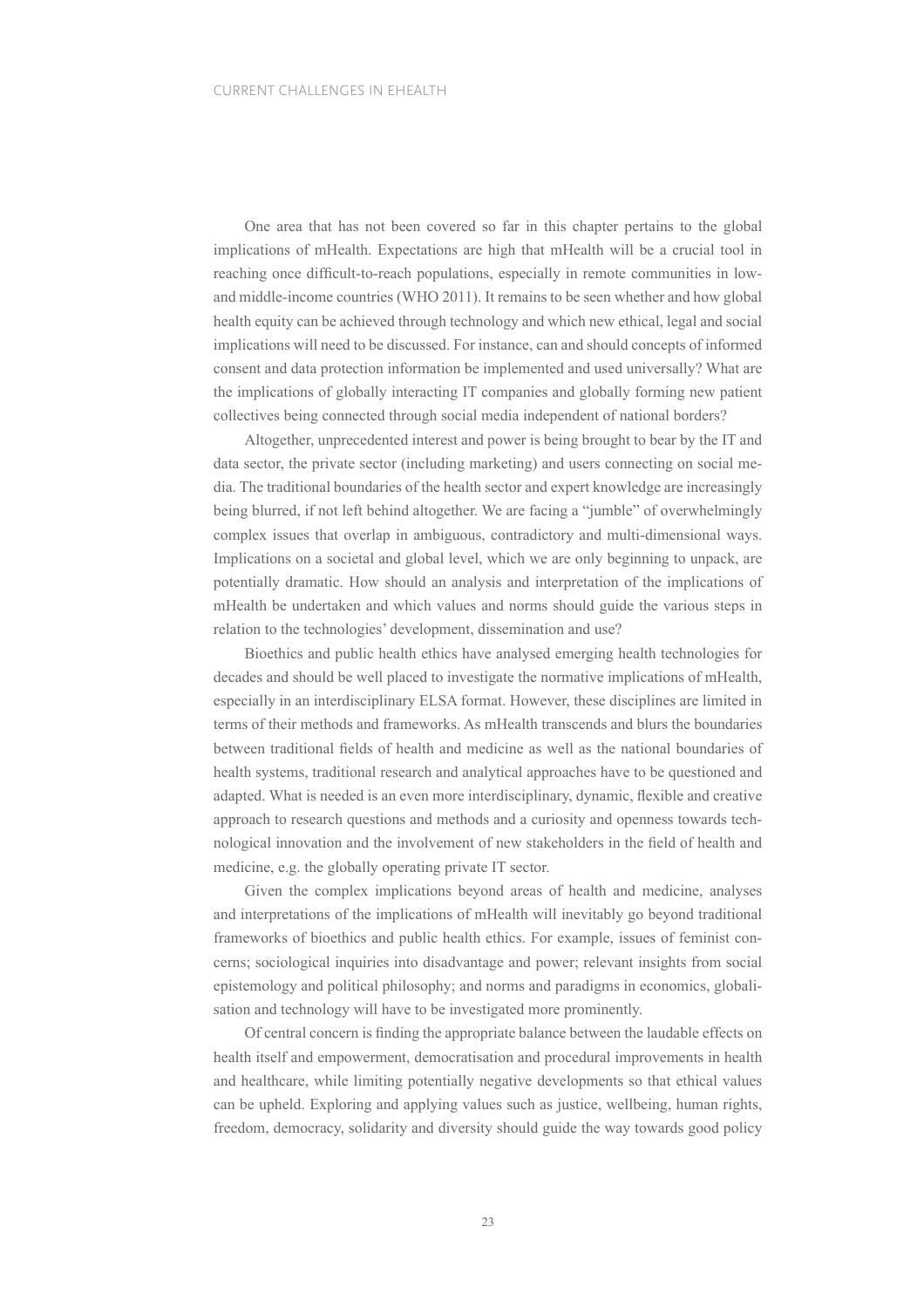and practice. At the same time, a generalised evaluation of mHealth is challenging, as each type of technology, and potentially even individual apps or sensors, might carry specifc concerns, calling for a case-by-case analysis.

A digital health ethics that has a global scope but is yet informed by the socio-political specifcs and needs of particular local contexts might be necessary. The ethics ought to understand, incorporate and address the above-mentioned shifts and transformations.

The overall aim of this piece, and ultimately of our larger research project "META", is to support responsible, socially and globally sustainable and user-centric innovation in mHealth. With this brief discussion of the complex ethical, legal and social dimensions of mHealth on individual, population and global levels and their implications, we hope to have contributed towards achieving this aim.

## **BIBLIOGRAPHY**

Agarwal, D. K., Viers, B. R., Rivera, M. E., Nienow, D. A., Frank, I., Tollefson, M. K., & Gettman, M. T. (2018). Physical activity monitors can be successfully implemented to assess perioperative activity in urologic surgery. *MHealth, 4,* 43–43. https://doi. org/10.21037/mhealth.2018.09.05

AI NOW. (2018). *Algorithmic Accountability Policy Toolkit.* Retrieved from https:// ainowinstitute.org/aap-toolkit.pdf

AOK. (2018). *Das AOK PLUS-Bonusprogramm - Gesundes Leben wird bei der AOK PLUS belohnt!* Retrieved from https://www.aok.de/pk/plus/inhalt/bonusprogramm/

Barlyn. (2018). *Strap on the Fitbit: John Hancock to sell only interactive life insurance.* Retrieved from https://www.reuters.com/article/us-manulife-fnanci-john-hancock-lifeins/strap-on-the-ftbit-john-hancock-to-sell-only-interactive-life-insurance-idUSKCN-1LZ1WL

Barmer. (2018). *Digital punkten mit der BARMER Bonus-App.* Retrieved from https:// www.barmer.de/meine-barmer/online-services/bonusprogramm/digital-punkten-mit-derbarmer-bonus-app-164906

Bellekens, X., Hamilton, A., Seeam, P., Nieradzinska, K., Franssen, Q., & Seeam, A. (2016). Pervasive eHealth services a security and privacy risk awareness survey. *2016 International Conference On Cyber Situational Awareness, Data Analytics And Assessment (CyberSA)*, 1–4. https://doi.org/10.1109/CyberSA.2016.7503293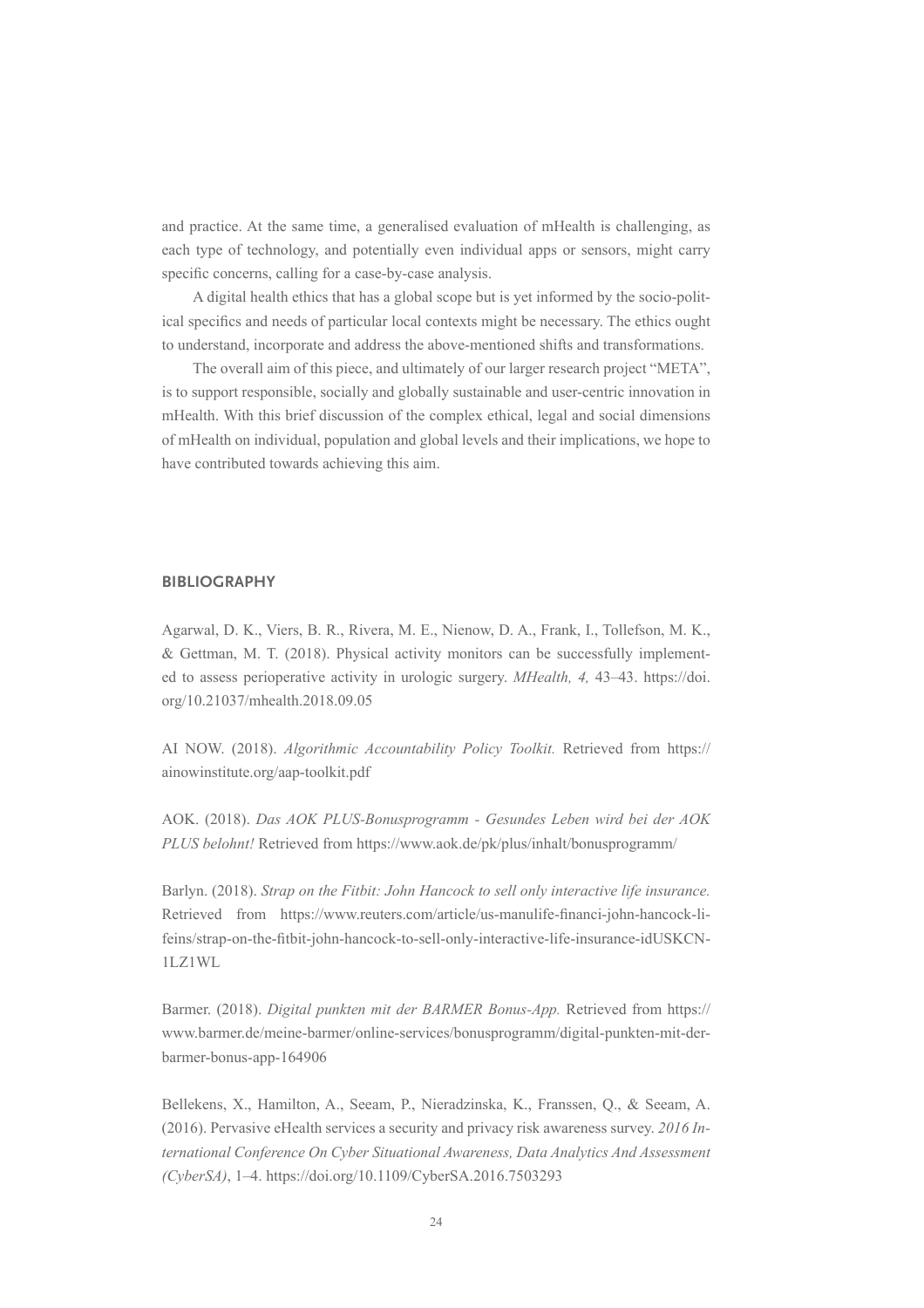Borsari, L., Stancanelli, G., Guarenti, L., Grandi, T., Leotta, S., Barcellini, L., … Benski, A. C. (2018). An Innovative Mobile Health System to Improve and Standardize Antenatal Care Among Underserved Communities: A Feasibility Study in an Italian Hosting Center for Asylum Seekers*. Journal of Immigrant and Minority Health, 20*(5), 1128–1136. https://doi.org/10.1007/s10903-017-0669-2

Boyd, danah, & Crawford, K. (2012). Critical Questions for Big Data. *Information, Communication & Society, 15*(5), 662–679. https://doi.org/10.1080/1369118X.2012.678878

Brownstein, J. S., Freifeld, C. C., & Madoff, L. C. (2009). Digital Disease Detection — Harnessing the Web for Public Health Surveillance. *New England Journal of Medicine, 360*(21), 2153–2157. https://doi.org/10.1056/NEJMp0900702

Chang, R. M., Kauffman, R. J., & Kwon, Y. (2014). Understanding the paradigm shift to computational social science in the presence of big data. *Decision Support Systems, 63,* 67–80. https://doi.org/10.1016/j.dss.2013.08.008

Coppetti, T., Brauchlin, A., Müggler, S., Attinger-Toller, A., Templin, C., Schönrath, F., … Wyss, C. A. (2017). Accuracy of smartphone apps for heart rate measurement. *European Journal of Preventive Cardiology, 24*(12), 1287–1293. https://doi. org/10.1177/2047487317702044

Eubanks, V. (2018). *Automating Inequality*. New York, NY: Saint Martin's Press Inc.

European Commission. (2014). Green Paper on mobile health ('mHealth'). Retrieved 14 June 2018, from Digital Single Market website: https://ec.europa.eu/digital-single-market/en/news/green-paper-mobile-health-mhealth

European Commission. (2018, April 25). *Communication on enabling the digital transformation of health and care in the Digital Single Market; empowering citizens and building a healthier society.* Retrieved from https://ec.europa.eu/digital-single-market/ en/news/communication-enabling-digital-transformation-health-and-care-digital-single-market-empowering

Eysenbach, G. (2000). Towards ethical guidelines for e-health: JMIR Theme Issue on eHealth Ethics. *Journal of Medical Internet Research, 2*(1). https://doi.org/10.2196/ jmir.2.1.e7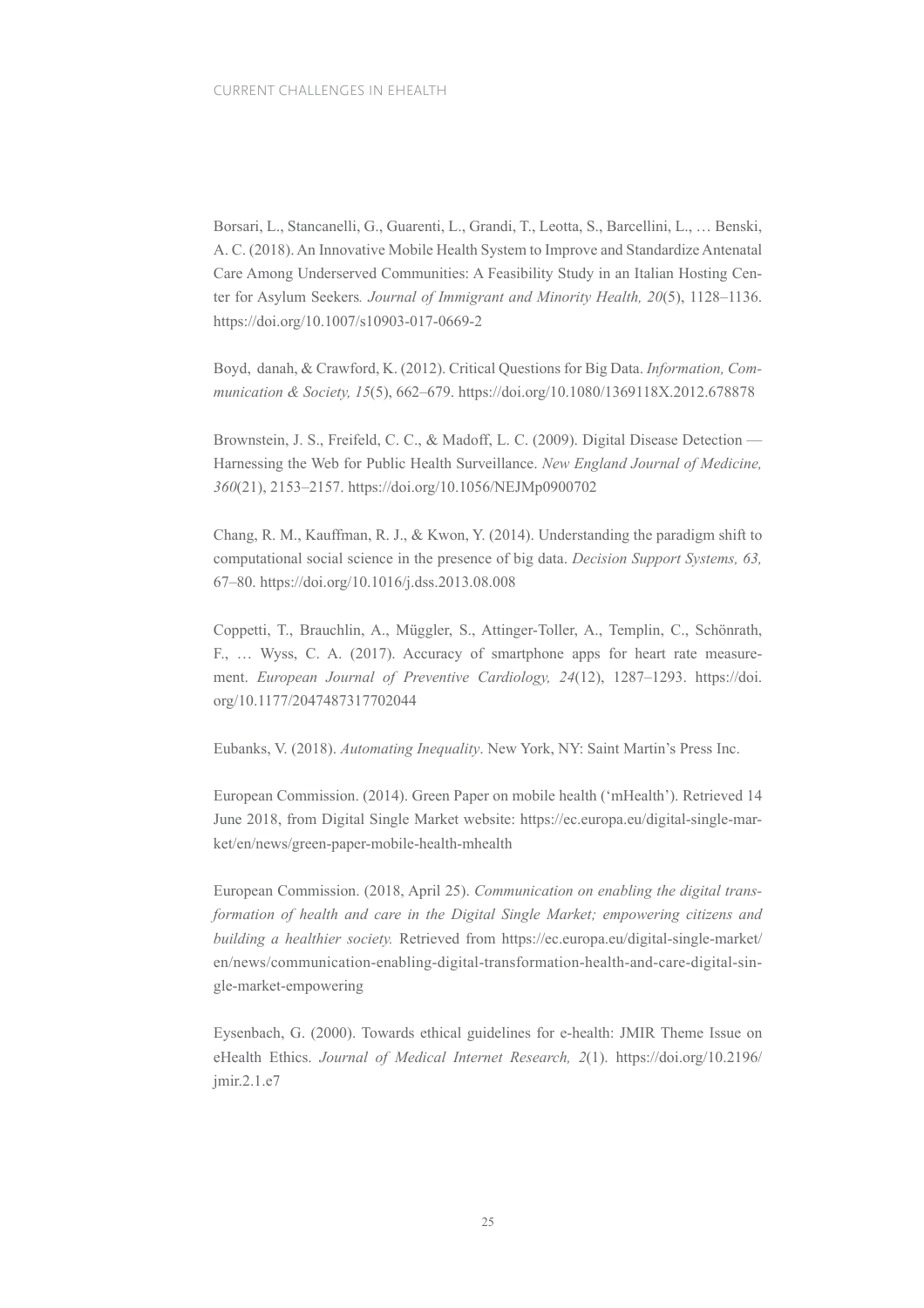Fangerau, H., Griemmert, M., Albrecht, U.-V. (2016): Kapitel 9 - Gesundheits-Apps und Ethik, Chapter 9 – Health Apps and Ethics. In Albrecht, U-V. (Hrsg.) Chancen und Risiken von Gesundheits-Apps (CHARISMHA). p. 194-213.

Figueiredo, M., Caldeira, C., Chen, Y., & Zheng, K. (2017). *Routine self-tracking of health: reasons, facilitating factors, and the potential impact on health management practices.* 9.

Firth, J., Cotter, J., Torous, J., Bucci, S., Firth, J. A., & Yung, A. R. (2016). Mobile Phone Ownership and Endorsement of 'mHealth' Among People With Psychosis: A Meta-analysis of Cross-sectional Studies. *Schizophrenia Bulletin, 42*(2), 448–455. https://doi. org/10.1093/schbul/sbv132

Fornace, K. M., Surendra, H., Abidin, T. R., Reyes, R., Macalinao, M. L. M., Stresman, G., … Cook, J. (2018). Use of mobile technology-based participatory mapping approaches to geolocate health facility attendees for disease surveillance in low resource settings. *International Journal of Health Geographics, 17*(1). https://doi.org/10.1186/ s12942-018-0141-0

Griauzde, D., Kullgren, J. T., Liestenfeltz, B., Ansari, T., Johnson, E. H., Fedewa, A., … Heisler, M. (2019). A Mobile Phone-Based Program to Promote Healthy Behaviors Among Adults With Prediabetes Who Declined Participation in Free Diabetes Prevention Programs: Mixed-Methods Pilot Randomized Controlled Trial. *JMIR MHealth and UHealth, 7*(1), e11267. https://doi.org/10.2196/11267

Hendl, T., Jansky, B. & Wild, V. (2019). From Design to Data Handling. Why mHealth Needs a Feminist Perspective. In Loh J. & Coeckelbergh M. (Eds.). *Feminist Philosophy of Technology.* Stuttgart: J.B.Metzler.

Khera, M. (2017). Think Like a Hacker: Insights on the Latest Attack Vectors (and Security Controls) for Medical Device Applications. *Journal of Diabetes Science and Technology, 11*(2), 207–212. https://doi.org/10.1177/1932296816677576

Kingod, N. (2018). The tinkering m-patient: Co-constructing knowledge on how to live with type 1 diabetes through Facebook searching and sharing and offine tinkering with self-care. *Health*, 1363459318800140. https://doi.org/10.1177/1363459318800140

Kitchin, R. (2014). Big Data, new epistemologies and paradigm shifts. *Big Data & Society, 1*(1), 2053951714528481. https://doi.org/10.1177/2053951714528481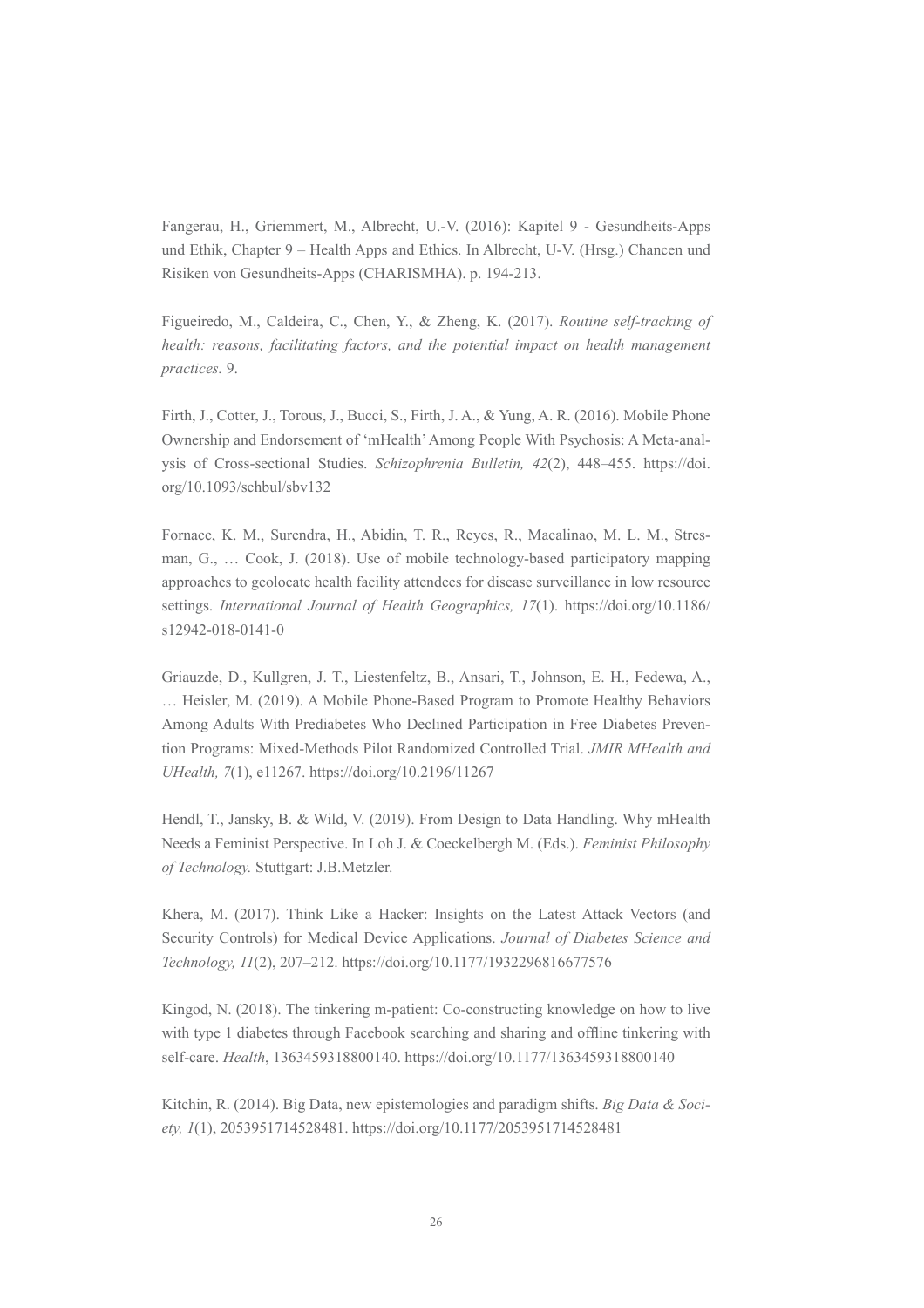Kluge, E.-H. W. (2017). Health Information Professionals in a Global eHealth World: Ethical and legal arguments for the international certifcation and accreditation of health information professionals. *International Journal of Medical Informatics, 97*, 261–265. https://doi.org/10.1016/j.ijmedinf.2016.10.020

Kotz, D. (2011). A threat taxonomy for mHealth privacy. *Third International Conference on Communication Systems and Networks (COMSNETS 2011).*

Kreitmair, K., Cho, M., & Magnus, D. (2017). Wearable and mobile health technology: Consent and engagement, security, and authentic living. *NATURE BIOTECHNOLOGY, 35*(7). Retrieved from http://www.nature.com/articles/nbt.3887.pdf

Kreps, G. L., & Neuhauser, L. (2010). New directions in eHealth communication: Opportunities and challenges. *Patient Education and Counseling, 78*(3), 329–336. https://doi. org/10.1016/j.pec.2010.01.013

Lewis, D., & Leibrand, S. (2016). Real-World Use of Open Source Artifcial Pancreas Systems. *Journal of Diabetes Science and Technology, 10*(6), 1411–1411. https://doi. org/10.1177/1932296816665635

Lupton, D. (2015a). Quantifed sex: a critical analysis of sexual and reproductive self-tracking using apps. *Culture, Health & Sexuality, 17*(4), 440–453. https://doi.org/10 .1080/13691058.2014.920528

Lupton, D. (2015b). Health promotion in the digital era: a critical commentary. *Health Promotion International, 30*(1), 174–183. https://doi.org/10.1093/heapro/dau091

Malvey, D. M., & Slovensky, D. J. (2017). Global mHealth policy arena: status check and future directions. *MHealth*, 3, 41–41. https://doi.org/10.21037/mhealth.2017.09.03

Marmot, M., & Wilkinson, R. G. (2006). *Social Determinants of Health.* OUP Oxford.

Mayer-Schönberger, V., & Cukier, K. (2013). *Big Data: Die Revolution, die unser Leben verändern wird.* München: Redline Verlag.

Nissenbaum, H., & Patterson, H. (2016). Biosensing in Context: Health Privacy in a Connected World. In *Quantifed: Biosensing Technologies in everyday life* (pp. 79–100). Cambridge & London: MIT Press.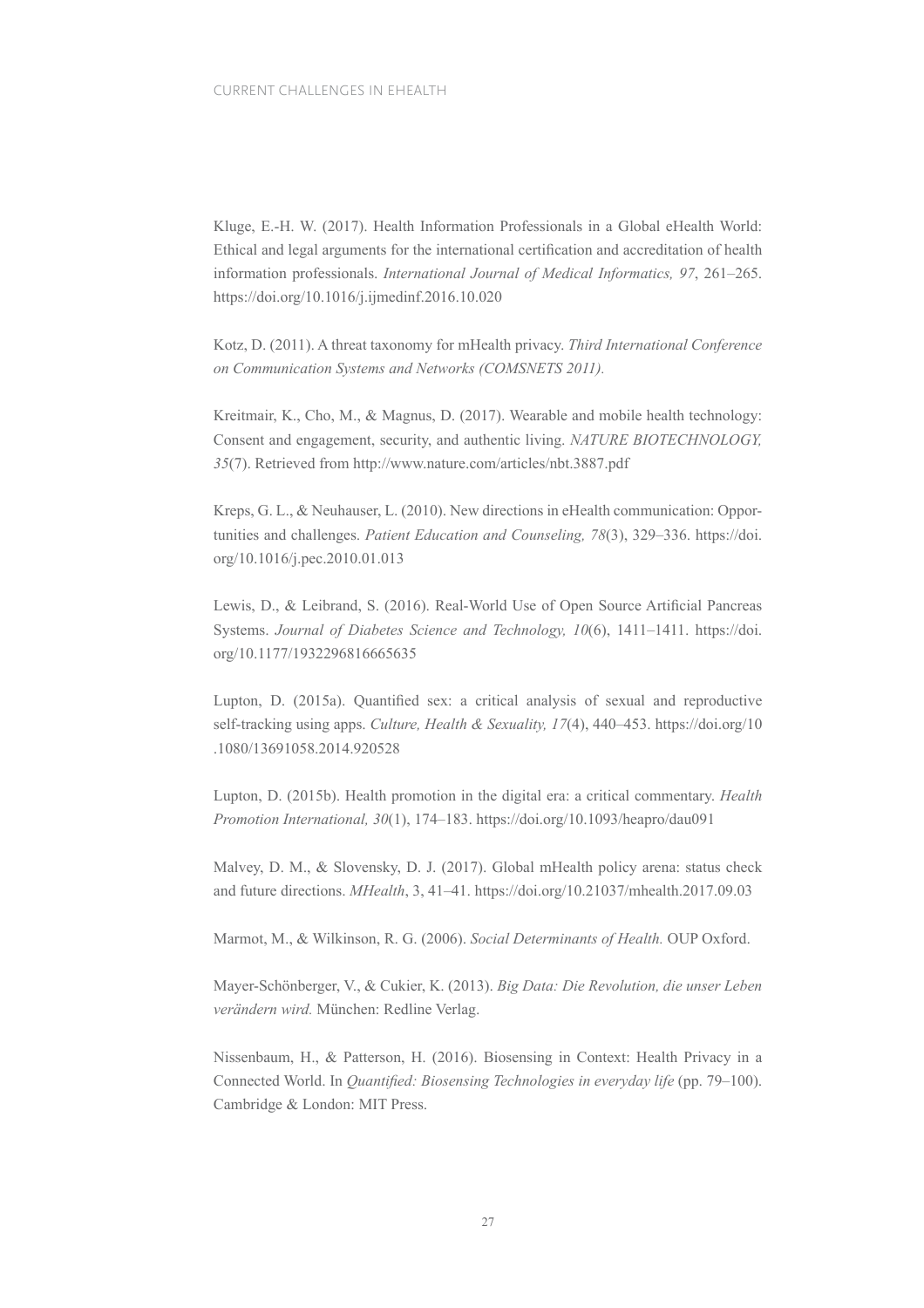O'Neil, C. (2016). *Weapons of Math Destruction: How Big Data Increases Inequality and Threatens Democracy* (Reprint). Broadway Books.

Ospina-Pinillos, L., Davenport, T. A., Ricci, C. S., Milton, A. C., Scott, E. M., & Hickie, I. B. (2018). Developing a Mental Health eClinic to Improve Access to and Quality of Mental Health Care for Young People: Using Participatory Design as Research Methodologies. *Journal of Medical Internet Research, 20*(5), e188. https://doi.org/10.2196/ jmir.9716

PwC. (2013). Socio-economic impact of mHealth: An assessment report for the European Union. *PricewaterhouseCoopers*. Retrieved from https://www.pwc.in/assets/pdfs/ consulting/strategy/socio-economic-impact-of-mhealth-the-european-union.pdf

Rönkkö, K. (2018). An Activity Tracker and Its Accompanying App as a Motivator for Increased Exercise and Better Sleeping Habits for Youths in Need of Social Care: Field Study. *JMIR MHealth and UHealth, 6*(12), e193. https://doi.org/10.2196/mhealth.9286

Ruckenstein, M., & Schüll, N. D. (2017). The Datafcation of Health. *Annual Review of Anthropology, 46*(1), 261–278. https://doi.org/10.1146/annurev-anthro-102116-041244

Sharon, T. (2017). Self-Tracking for Health and the Quantifed Self: Re-Articulating Autonomy, Solidarity, and Authenticity in an Age of Personalized Healthcare. *Philosophy & Technology, 30*(1), 93–121. https://doi.org/10.1007/s13347-016-0215-5

Sharon, T., & Zandbergen, D. (2017). From data fetishism to quantifying selves: Self-tracking practices and the other values of data. *New Media & Society, 19*(11), 1695–1709. https://doi.org/10.1177/1461444816636090

Steinhubl, S. R., Muse, E. D., & Topol, E. J. (2015). The emerging feld of mobile health. Sci Transl Med, 7(283), 1–12. https://doi.org/10.1126/scitranslmed.aaa3487

Swan, M. (2012). Health 2050: The Realization of Personalized Medicine through Crowdsourcing, the Quantifed Self, and the Participatory Biocitizen. *Journal of Personalized Medicine, 2*(3), 93–118. https://doi.org/10.3390/jpm2030093

Tierney, W. G., Corwin, Z. B., & Ochsner, A. (2018). *Diversifying Digital Learning: Online Literacy and Educational Opportunity.* JHU Press.